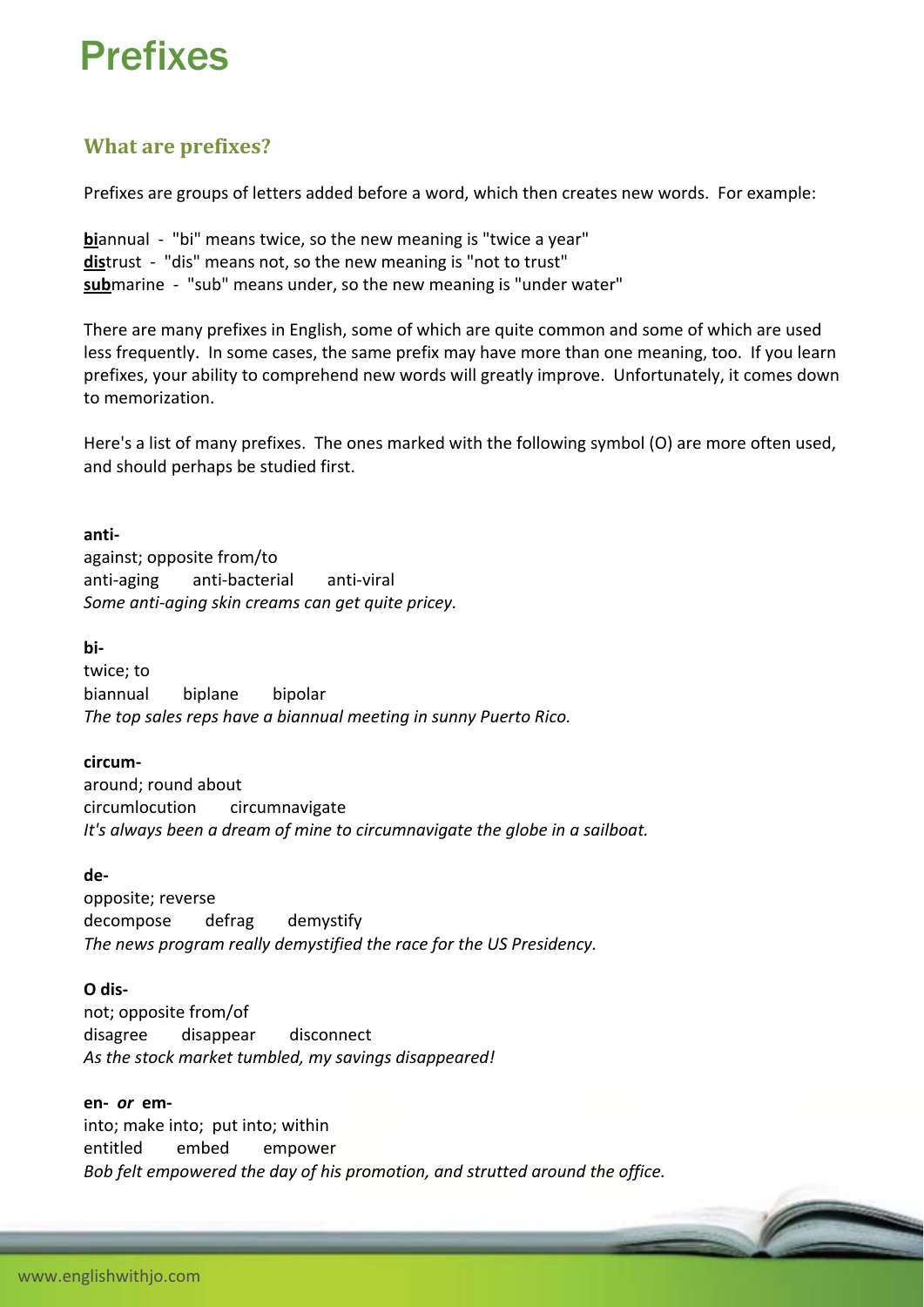**ex‐**

former ex‐boss ex‐colleague ex‐wife *My ex‐boss couldn't didn't have a clue. He was incompetent!*

# **fore‐**

before; front; in front of forefront forerunner foretell *The old lady could foretell when and where a person would die.*

# **O il‐** *or* **ir‐**

not; opposite from/of; without illogical irresponsible irretrievable *Drinking and driving is pretty irresponsible, don't you think?*

# **in‐** *or* **im‐**

in; into import impale imperil *I had to pay an import tax on some of my presents that I bought in Guam!*

# **O in‐** *or* **im‐**

not; opposite from/of; without immortal immovable intolerable *The current work environment has become completely intolerable.*

#### **inter‐**

among; between; in the midst of interact international interstate *My younger brother has trouble interacting with people.*

#### **mid‐**

middle midlife midseason midterm *I had my first midlife crisis when I was in my early forties.*

### **O mis‐**

bad; failure; wrong misdirect misspell mistake *There are a few words I always seem to misspell.*

#### **mono‐**

alone; one; single monochrome monologue monorail *Seattle's public transportation system includes a monorail.*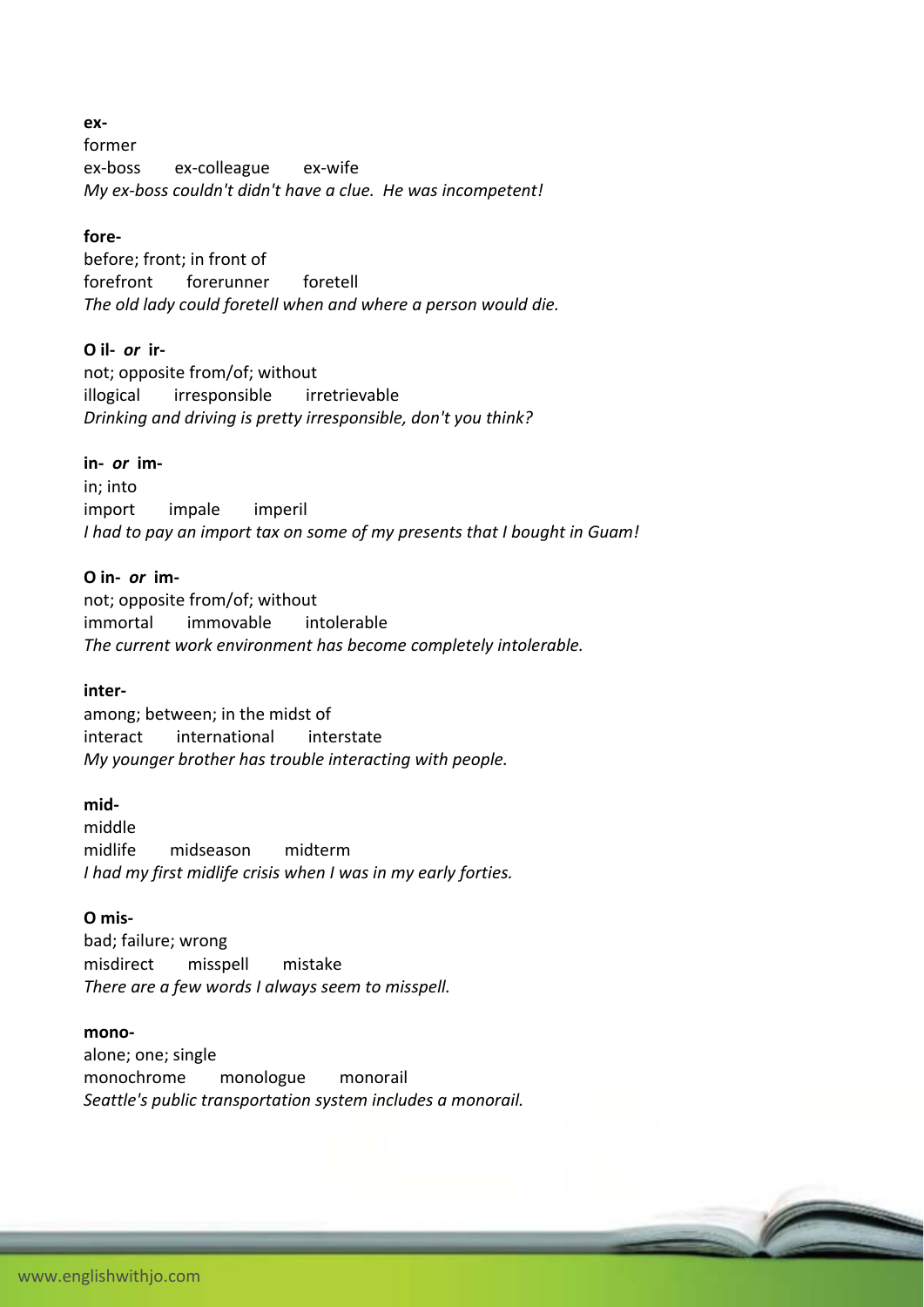# **O non‐**

absence; lack of; not nonexistent nonsense nonsmoker *The speech given by the professor seemed like a lot of nonsense to me.*

# **O over‐**

excessive; too much overachiever overdo overreact *My boss completely overreacted when I said the report would be late.*

# **post‐**

after; later postgame postmortem posttest *There is a posttest at the end of every chapter in the textbook.*

# **pre‐**

before; earlier; prior to premade preorder preview *I love watching the previews at the theater before the movie begins.*

# **O re‐**

again reassess reemploy reinvigorate *After the initial data was analyzed, we needed to reassess our initial project deadline.*

#### **semi‐**

half; partially semicircle semidarkness semipro *It was difficult to see in the semidarkness of dusk.*

#### **O sub‐**

below; under submarine subpar substandard *My philosopher is you get what you pay for, as a cheap product is often substandard.*

#### **super‐**

above or beyond normal supernatural superpower super-size *I've often dreamed that I was a comic book hero with superpowers.*

# **tri‐**

three triangle tricolor tricycle *I bought my daughter, who just turned two last week, a tricycle for her birthday.*